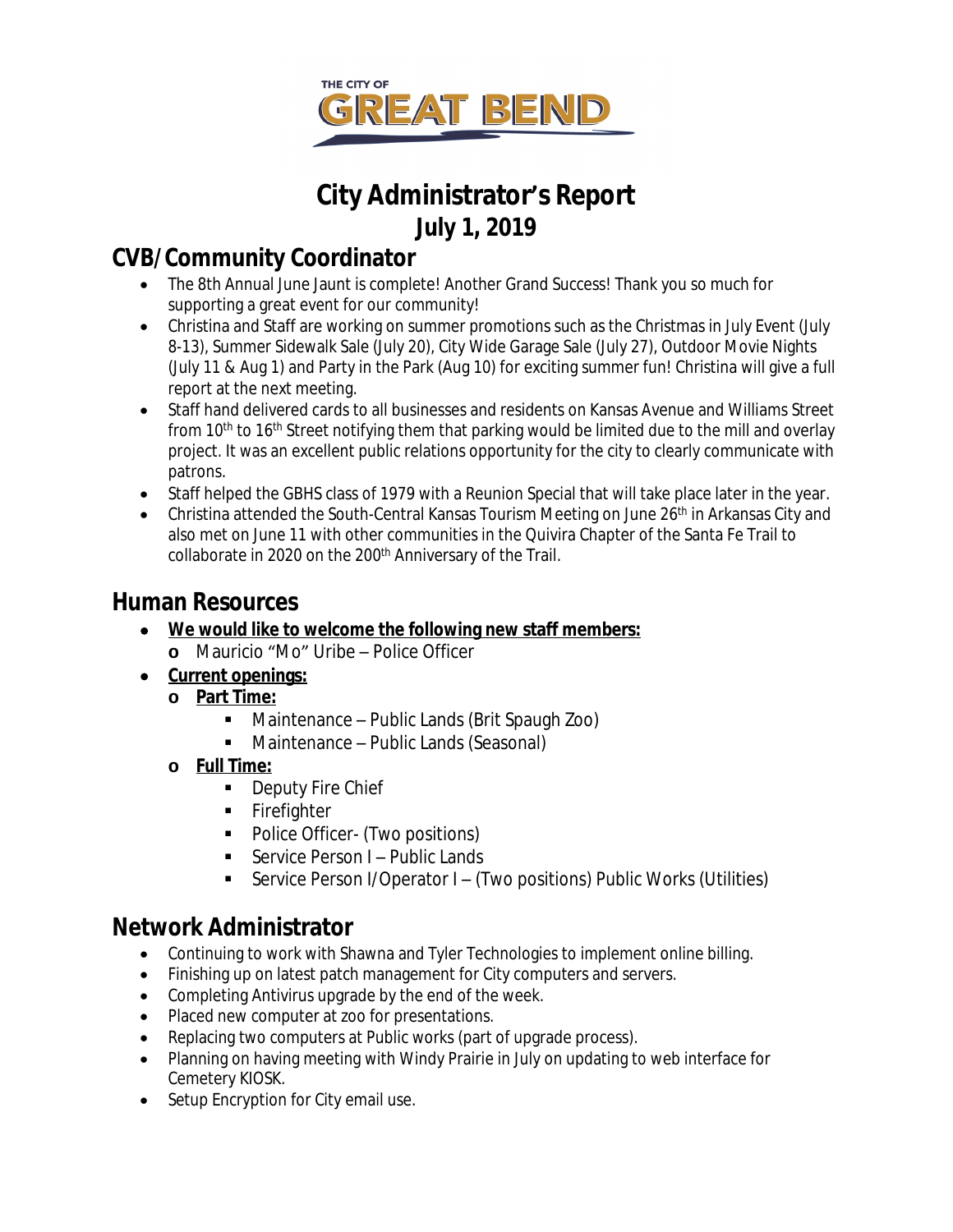

• Continuing Phishing email tests for Security Awareness Training for the city (Results have been improved from previous months).

### **Public Lands**

- Pumping storm water at Veterans as needed.
- Construction of the new playground equipment is ongoing.
- Supported the June Jaunt, Relay for Life, 5 functions at the Event Center, and Rodeo.
- Hosted 6 tournaments at the Sports Complex, and 207 scheduled games throughout the community.
- First phase of the airport project is near completion.
- Maintenance and improvement of all facilities are ongoing.

### **Public Works**

#### **Property Maintenance Enforcement:**

- 104 Complaints this month with 25 being citizen reported
	- a. 27 complaints for trash/refuse
	- b. 13 complaints for motor vehicles
	- c. 58 complaints for overgrown vegetation
	- d. 3 complaint for illegal dumping
	- e. 0 complaints were investigated and no violation found
	- f. 3 complaint for minimum standards
	- g. 0 complaint for graffiti
- 76 Abatement notices sent out
- 7 Abatements performed
- 137 Cases closed per citizen compliance
- 16 Motor vehicles were brought into compliance

#### **Street Department**

- 1. Bladed 11.5 blocks of streets and 28 blocks of alleys
- 2. Removed and replaced valley gutters at 12<sup>th</sup> and Williams and Kansas and Lakin
- 3. Replaced stormwater inlet box and replaced section of sidewalk at the SW corner of 12<sup>th</sup> and Williams
- 4. Cleaned misc. catch basins throughout the city.
- 5. Repaired potholes throughout the entire city
- 6. Performed mowing operations to the flood control system
- 7. 18<sup>th</sup> and Baker work continues. Should be opened back up to traffic by July 10<sup>th</sup>.
- 8. Began fogging for mosquitos.
- 9. Swept various streets throughout the entire city. Hauled 45 CuYds of material.
- 10. Started grinding old striping for parking and crosswalks surrounding Harrison school to repaint in a safer and more visible manner.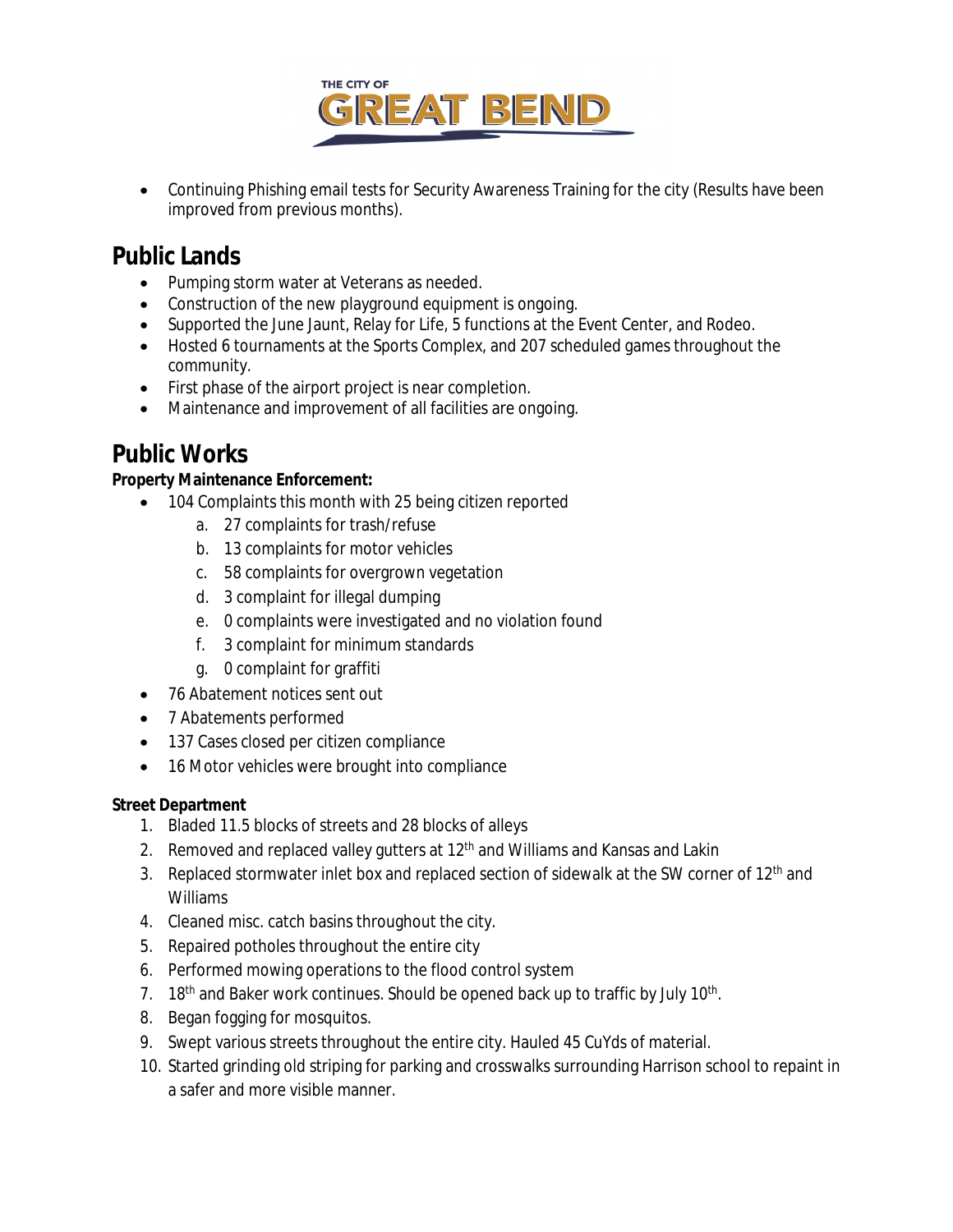

- 11. Performed striping operations at the airport and replaced two large "X" at the Expo grounds
- 12. Surveyed the grades in the ditches along north Main and 24<sup>th</sup> Street to prepare to send out RFP to have ditch re-excavated.

#### **Utilities**

Wastewater Yearly Progress

|           |                          | 2019 Actual | <b>2019 Goal</b> | % Completed |
|-----------|--------------------------|-------------|------------------|-------------|
|           | Clean storm lines        | 700         | 25,000           | 3%          |
|           | Clean sanitary lines     | 38,348      | 100,000          | 38%         |
|           | Manholes rehabilitated   |             | 10               | 0%          |
| $\bullet$ | Water yearly Progress    |             |                  |             |
|           |                          | 2019 Actual | 2019 Goal        | % Completed |
|           | Change out fire hydrants | 3           | 5                | 60%         |

- Projects completed
	- i. CCR Report submitted
- **WATER DISTRUBUTION** 
	- Repaired one (1) meter box
	- Fixed one (1) water leaks
	- Repaired one (1) main leak and replaced (3) services to the main
- STORMWATER SEWERS
	- Manned pumps to pump ground water around lift stations to control inflow and infiltration
- SANITARY SEWERS
	- Removed pump at 24<sup>th</sup> and Garfield for repair
	- Installed pump at lift station 4
- WASTEWATER PLANT
	- Monthly report to KDHE
	- Replaced bad VFD on the primary pump and a bad VFD on the secondary pump.
- PRETREATMENT
	- No reportable work performed
- Locates

 $-142$ 

- Upcoming projects
	- Wastewater WET test (schedule TBD)
	- Wastewater Semiannual pretreatment report to KDHE in August
	- Wastewater Sampling of industries for the pretreatment program
- Training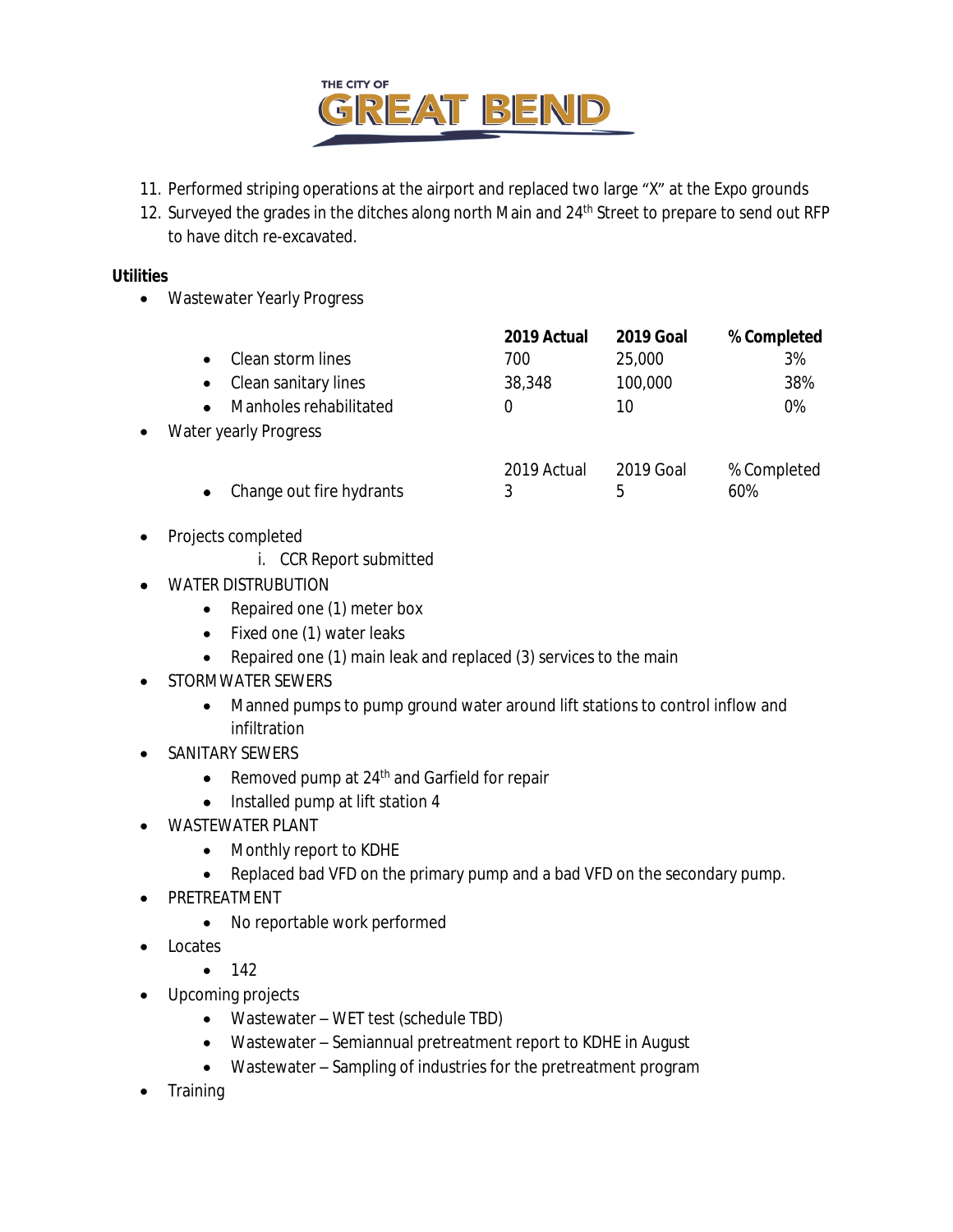

- Two employees took KDHE exams (1 water and 1 wastewater).
- Four employees attended a class in basic electrical

#### **Engineering:**

- 1. Worked on Quantities and estimates for 3rd and Kiowa and Ditch.
- 2. Worked on shooting and calculating Elevations at Lechesky Ditch.
- 3. Worked on inspecting approach and drive way and layback curb at 3308 Meadowlark.
- 4. Attended pre construction meeting on project Williams and Kansas mill and overlay.
- 5. Worked on Williams and 12th elevations for the contractor concrete service.
- 6. Worked on Kansas and Lakin elevations for contractor Concrete Service.
- 7. Worked on looking for Maps at Shady groove near Airport.
- 8. Just started the Inspection on Williams mill and over lay project.
- 9. Attended meeting along with Bob and Kendal about water pipe line extension for a Resident living outside Great Bend city limits.

### **Fire/EMS/Inspection/Code Enforcement**

Fire/EMS/Inspection/Code Enforcement

- Captains Stansfield and Pohlman attended the Company Officer Academy.
- Captains Yoder, Schmeidler, Petersen and Firefighter IV Stewart attended a two-part Boat Operations Class in Hutchinson and Oklahoma City.
- Chief McCormick attended an EMS Meeting at Ellinwood Fire Department.
- Great Bend Fire Department personnel participated in burn building training.
- Chief McCormick attended a Medical Service Director training in Abilene.
- Chief McCormick attended a Barton County Commission budget meeting with other EMS agencies in the area.
- Firefighters Karnosky and Tindall attended a two-part Swift Water Technician Training in Wichita and Oklahoma City.
- Chief McCormick attended the monthly CPM meeting in Lawrence with other City staff.
- Inspector Orth and Fire Department personnel assisted with the Youth Academy groups.
- "A" Shift hosted the CASA Ride Along winner.
- Inspector Burns attended training in Wichita regarding the transition from the 2012 to 2018 International Building Codes.
- Chief McCormick attended a Task Force 5 meeting.
- The department began the interview process for the Deputy Chief position.
- Firefighters Jenkins and Werth completed the recruit training and have joined a shift full time.
- We are still dealing with water in the basement at Station #2.
- The Department hosted Lee Schneider's retirement dinner from the fire service.
	- **2018 2019 Commercial Building Inspected 46 11 Daycare / Schools 0 3**
- Fire Inspections Activity for June *(figures represent 6/1 to 6/26)*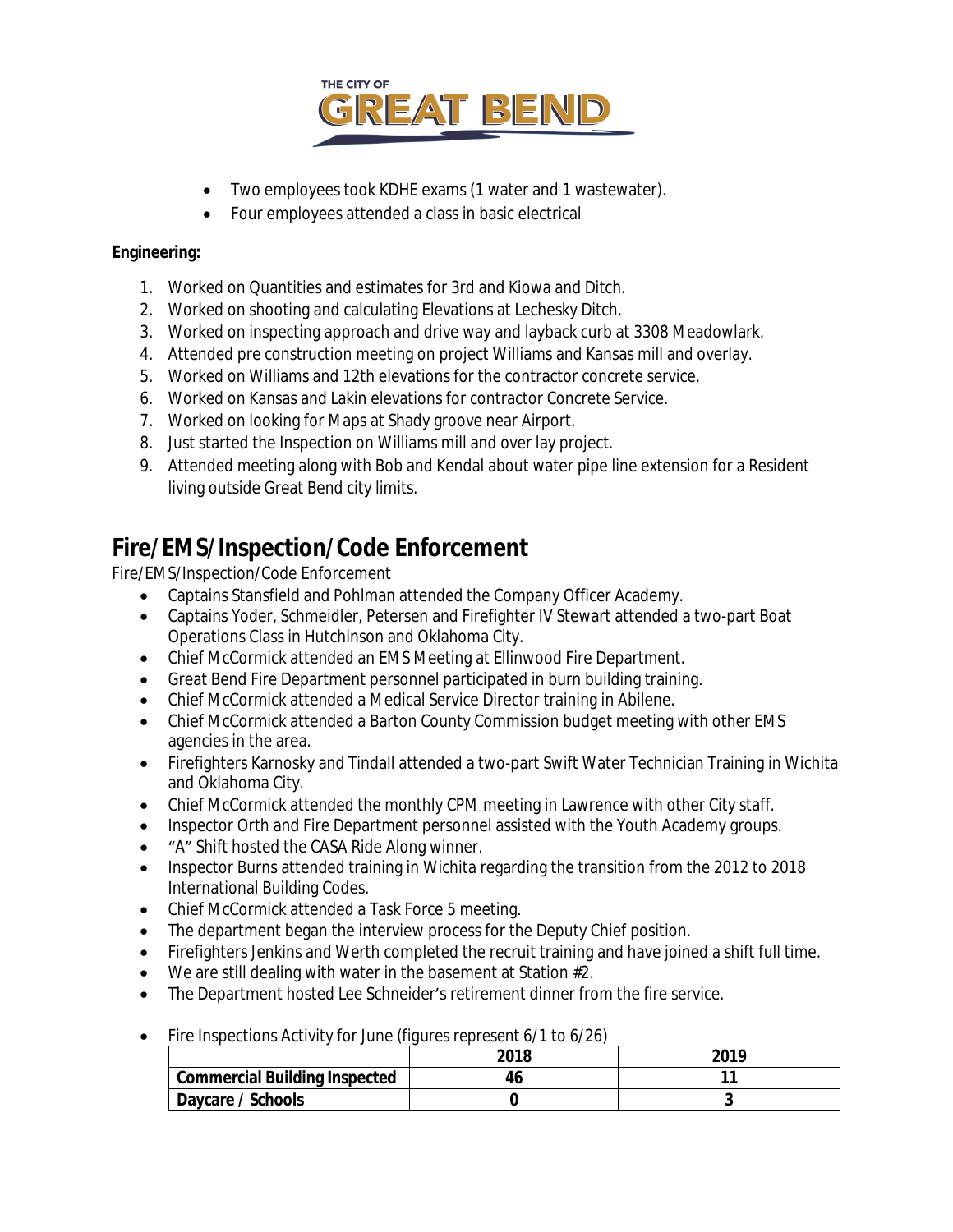

| <b>Fire Extinguisher Demos</b> |   |
|--------------------------------|---|
| <b>Violations Found</b>        | ~ |
| Firework Stands Inspected      |   |

Department Activity for June *(figures represent 6/1 to 6/26)*

|                               | 2018             | 2019             |
|-------------------------------|------------------|------------------|
| <b>Fire Incidents</b>         | 27               | 21               |
| <b>EMS Incidents</b>          | 177              | 113              |
| <b>Total PT Contacts</b>      | 196              | 126              |
| <b>Carbon Monoxide Calls</b>  |                  | 3                |
| <b>Average Response Time</b>  | 3 mins. 45 secs. | 4 mins. 34 secs. |
| <b>Average Turnout Time</b>   | 36 secs.         | 39 secs.         |
| <b>Overlapping Calls</b>      | 19.61%           | 20.15%           |
| <b>Year to Date Incidents</b> | 1,143            | 1,089            |

Building Inspection *(figures represent 6/1 to 6/26)*

|                  | <b>June 2018</b> |          |          |            | <b>June 2019</b> |          |                   |                 |  |
|------------------|------------------|----------|----------|------------|------------------|----------|-------------------|-----------------|--|
|                  |                  | Plumbin  | Electric | Mechanic   |                  | Plumbin  |                   | <b>Mechanic</b> |  |
|                  | <b>Building</b>  | g        | al       | al         | <b>Building</b>  | g        | <b>Electrical</b> | al              |  |
| Commerci         |                  |          |          |            |                  |          |                   |                 |  |
| al               | 4                |          |          | 3          | 6                |          | 4                 | 8               |  |
| Residenti        |                  |          |          |            |                  |          |                   |                 |  |
| al               | 50               | 5        | 12       | 10         | 42               |          |                   | 11              |  |
| <b>Estimated</b> | \$338,338.       | \$1,600. | \$7,200. | \$73,338.0 | \$658,620.       | \$4,200. | \$41,500.         | \$143,058.      |  |
| Cost             | 00               | 00       | 00       |            | 00               | 00       | 00                | 00              |  |

- Code Enforcement
	- o 22 follow up cases
	- o 3 closed cases
	- o 1 new case
	- o 41 total cases

### **Police**

- Chief Bailey hosted the Chief's/Sheriff's monthly meeting.
- Det. Heather McLemore attended the National Children's Alliance Leadership Conference in Washington, DC along with CAC employees. They also meet with Congressman Roger Marshall and Kansas State Legislators while there.
- GBPD had a new Police officer start to work. Mauricio Uribe started his 13 weeks of training with GBPD. Uribe will be sent to the KLETC when student space is available.
- Chief Bailey attended The Center for Counseling and Consultation for an informative meeting on how to handle Protective Custody Cases after July 1, 2019. The Center is going to use the services of Healthsource Integrated Solutions to complete screenings of Protective Custody Subjects on weekends and holidays.
- Chief Bailey attended the CPM Training Class at Lawrence, Ks.
- Det. Joel Hamlin and K-9 Officer Amber Allen attended Hotel/Motel Drug Interdiction Training in Dodge City, Ks.